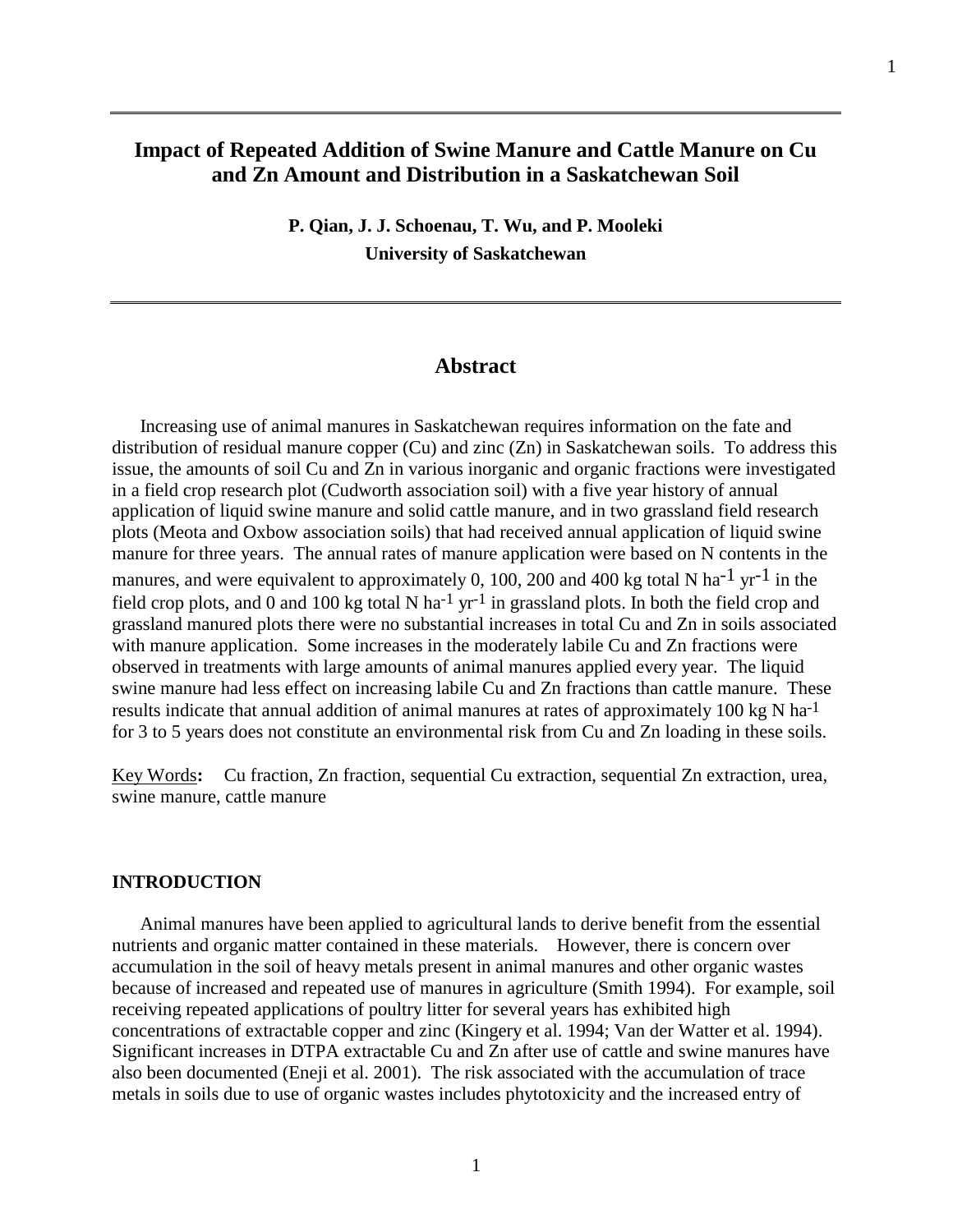toxic metals into the food chain (Heckman et. 1987) as well as in the deterioration of surface water and groundwater quality (Wood et al. 1999). However, the above risks are difficult to directly assess through determining the total contents of metals in the organic wastes because the physico-chemical forms of the metal in the manure strongly affect their mobility, reactivity and availability to plants.

 To provide more insight into the fate of metals in the soil following land application of organic amendments, sequential extraction procedures have been introduced to divide the metal contents in organic amendments and soils into various fractions, using a series of chemical extractants to remove metals from different physico-chemical pools. Results obtained with these methods are difficult to directly compare because of the diversity of procedures employed, and do not identify specific metal species since each extraction step does not remove single and well established chemical forms of metals, but usually a mixture of compounds. However, information derived from these procedures is potentially valuable in predicting metal bioavailability and transformations between chemical forms in soils (Jenne and Luoma 1977). Silviera and Sommers (1977) extracted Cu, Zn, Cd and Pb in soil-sludge mixtures and found a large variability in each fraction, indicating that the metals added to soil in different sludges may occur in several chemical forms. In this study, we evaluated and compared the effects of repeated applications of liquid swine manure and solid cattle manure on the amounts and distribution of Cu and Zn among various chemically distinguishable labile and stable Cu and Zn fractions in both cropped land and grassland in the Black soil zone in East-Central Saskatchewan.

### **MATERIALS AND METHODS**

#### **Soil and manure used**

 Soils used in this study were from two different field manure experiments. One is a longterm trial testing effects of repeated use of manure in annually cropped lands where liquid swine manure and solid cattle manure had been applied annually for 5 years when the soils were sampled. The second experiment covers three years of low disturbance injection of liquid swine manure directly into grassland (Brome grass and Russian wild rye grass). Soils from the annual cropping trials were collected from plots in east-central Saskatchewan near Dixon, where the soil type is a Black Chernozem (Cudworth Association) of loamy texture. In the field trials, described in detail by Mooleki et al. (2002), swine and cattle manures have been applied at low, medium and high rates every year since the fall of 1996. Liquid swine manure is injected into the soil in 30 cm bands while cattle manure is broadcast and incorporated. Treatments sampled for the metal distribution study included the control and manure applied at three different rates (low, medium and high) equivalent to approximately 100, 200 and 400 kg total N ha<sup>-1</sup>, and urea application at 50, 100 and 200 kg N ha<sup>-1</sup> as comparisons. Soils from the grassland were collected from research plots near Burr (Brome grass) and Lanigan (Russian wild rye) in Saskatchewan, where the soil types are Meota (Black sandy loam) and Oxbow (Black sandy loam to loamy sand) associations, respectively. There were also three rates applied in the grassland field trials, but only soils from the low rate (100 kg total N ha<sup>-1</sup>) treatments were used in this study since only the low rate was applied each year in the three year study. The field crop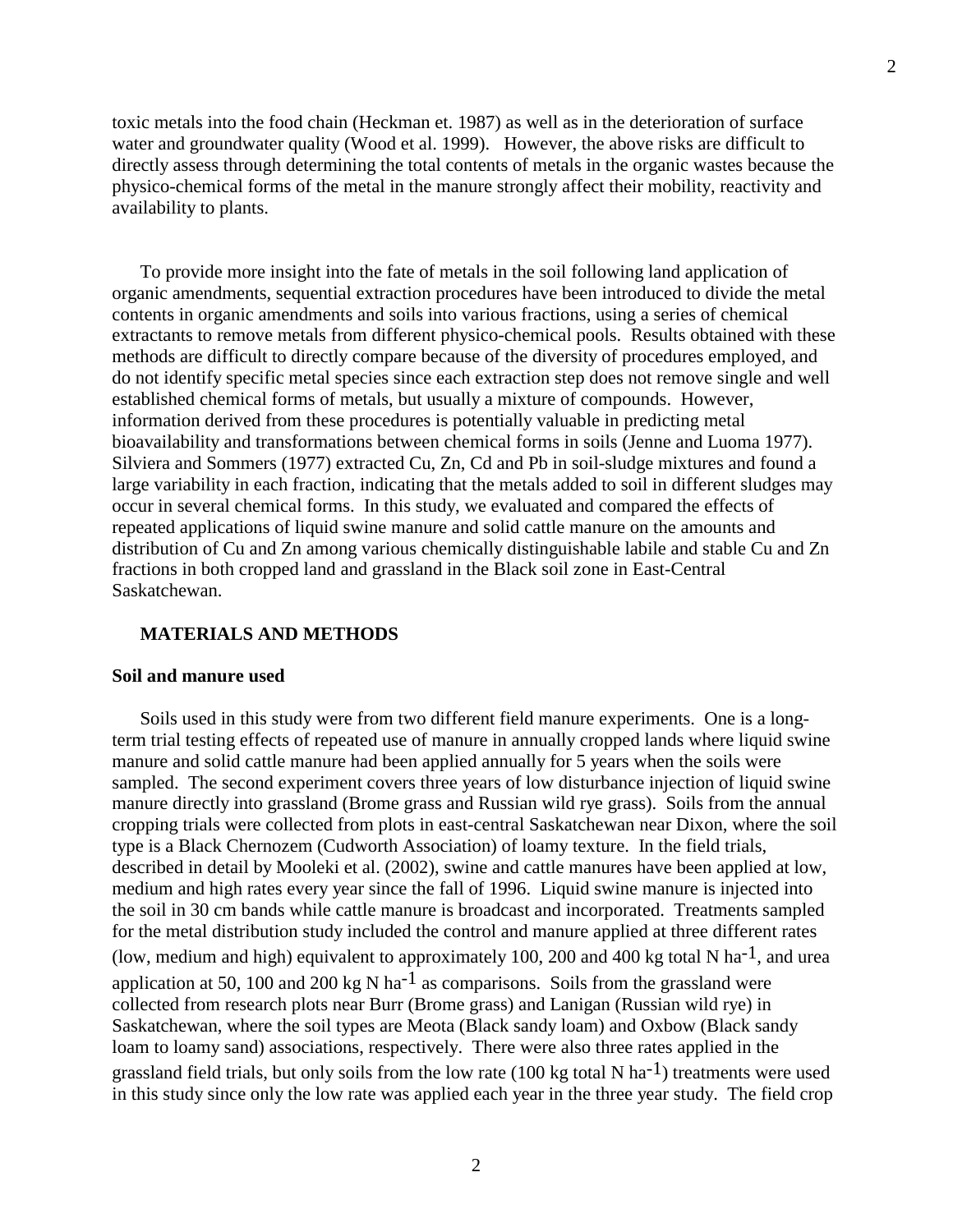and grassland trials are set up as randomized complete block design experiments with four replicates of each treatment.

 Soils were sampled from each plot (0-15 cm) after crop harvest in the fall of 2001. Three cores were taken from each plot randomly and mixed thoroughly to provide a composite sample. Visible crop residues were removed. After being shipped to the lab, soil samples were further air-dried, crushed, passed through 2-mm sieve, mixed, and stored at room temperature before analysis. Basic soil characteristics were measured on soil samples from the control plots that had never received manure (Table 1). Soil organic C was measured by dry combustion method using Leco carbon analyzer (LECO<sup> $\odot$ </sup> Corporation, 1987). Total Cu and Zn was determined by digestion using Aqua Regia-HF-HNO3 and HCl (Shuman, 1979) and determined by atomic absorption spectrometry (Baker and Amacher, 1982). Available Cu and Zn were extracted with DTPA and measured using atomic absorption spectrometry (Baker and Amacher, 1982). The selected soil characteristics are summarized in Table 1.

| Soil<br>Association | Total<br>Soil Organic Carbon<br>$\frac{0}{0}$ | Total<br>Cu | Zn   | Cu<br>--------------------- $\mbox{mg kg$^{-1}}$ -------------------- | Extractable (DTPA)<br>Zn |
|---------------------|-----------------------------------------------|-------------|------|-----------------------------------------------------------------------|--------------------------|
| Cudworth            | 1.9                                           | 19.2        | 71.7 | 0.88                                                                  | 0.93                     |
| Meota               | 1.4                                           | 12.6        | 62.5 | 0.73                                                                  | 1.59                     |
| Oxbow               | 1.5                                           | 13.9        | 71.6 | 0.77                                                                  | 1.85                     |

Table 1. Some characteristics of soils (Black Chernozem) used in the experiment. \_\_\_\_\_\_\_\_\_\_\_\_\_\_\_\_\_\_\_\_\_\_\_\_\_\_\_\_\_\_\_\_\_\_\_\_\_\_\_\_\_\_\_\_\_\_\_\_\_\_\_\_\_\_\_\_\_\_\_\_\_\_\_\_\_\_\_

 The swine manure applied in the field was liquid effluent obtained from an agitated singlecell earthen storage unit, and cattle manure was stockpiled, homogenized cattle feedlot penning manure. Rates of nutrients applied in the field trials were calculated based on nutrient content of manure measured in samples collected during application. Total Cu and Zn in the manures were measured using atomic absorption spectrometry after acid digestion (Baker and Amacher, 1982). Rates of Cu and Zn applied yearly as manure for the growing seasons were calculated based on the concentration of manure-Cu and Zn measured and the application rate of manure product. The rates of total Cu and Zn applied as liquid swine manure and solid cattle manure are reported in Table 2.

 Crops grown in the field crop study were Argentine canola (*Brassica napus, L.*) in 1997, hard red spring wheat (*Triticum aestivum, L.*) in 1998, Hulless barley (*Hordeum vulgare, L.*) in 1999, and again Argentine canola (*Brassica napus, L.*) in 2000 and hard red spring wheat (*Triticum aestivum, L.*) in 2001. Grasses grown in the grassland were Smooth Brome in Burr and Russian Wild Ryegrass in Lanigan, and cut in summer (June or July).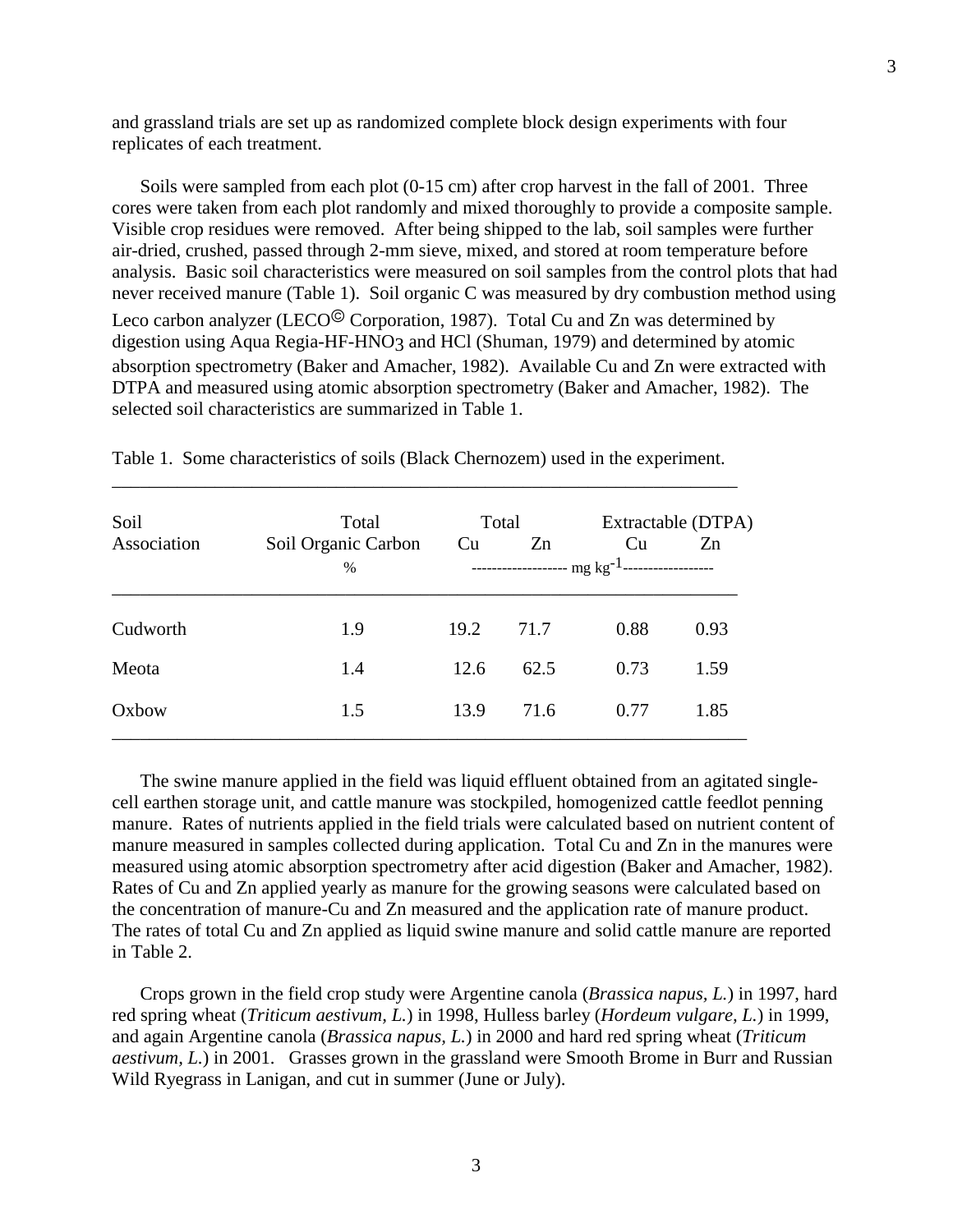|                        | 1997 |      |      | 1998 |      | 1999 |                   | 2000          |      | 2001 |  |
|------------------------|------|------|------|------|------|------|-------------------|---------------|------|------|--|
|                        | Cu   | Zn   | Cu   | Zn   | Cu   | Zn   | Cu                | Zn            | Cu   | Zn   |  |
|                        |      |      |      |      |      |      |                   |               |      |      |  |
| <b>Swine Manure</b>    |      |      |      |      |      |      |                   |               |      |      |  |
| Meota (Low rate)       |      |      | 0.17 | 0.24 | 0.08 | 0.22 | $0.10 \quad 0.20$ |               |      |      |  |
| $Oxbow$ (Low rate)     |      |      | 0.20 | 0.28 | 0.54 | 0.88 | 0.50 0.80         |               |      |      |  |
| Cudworth -<br>Low rate | 0.20 | 0.20 | 0.14 | 0.05 | 0.40 | 0.70 | 0.10              | 0.20          | 0.10 | 0.20 |  |
| Medium rate            | 0.40 | 0.40 | 0.28 | 0.10 | 0.80 | 1.40 | 0.20              | 0.40          | 0.20 | 0.40 |  |
| High rate              | 0.80 | 0.80 | 0.56 | 0.20 | 1.60 | 2.80 |                   | $0.40$ $0.80$ | 0.40 | 0.80 |  |
| Cattle Manure          |      |      |      |      |      |      |                   |               |      |      |  |
| Cudworth -<br>Low rate | 0.90 | 1.60 | 0.80 | 0.70 | 0.30 | 0.07 |                   | 0.40 0.90     | 0.60 | 0.80 |  |
| Medium rate            | 1.80 | 3.20 | 1.60 | 1.40 | 0.70 | 1.40 |                   | 0.80 1.80     | 1.20 | 1.60 |  |
| High rate              | 3.60 | 6.40 | 3.20 | 2.80 | 1.40 | 2.80 |                   | 1.60 3.60     | 2.40 | 3.20 |  |

Table 2. Total Cu and Zn added in liquid swine manure and solid cattle manure at the field crop (Cudworth) and grassland (Meota, Oxbow) trials.

\_\_\_\_\_\_\_\_\_\_\_\_\_\_\_\_\_\_\_\_\_\_\_\_\_\_\_\_\_\_\_\_\_\_\_\_\_\_\_\_\_\_\_\_\_\_\_\_\_\_\_\_\_\_\_\_\_\_\_\_\_\_\_\_\_\_\_\_\_\_\_\_\_\_

## **Fractionation of Cu and Zn**

The fractionation scheme used to determine discrete pools of soil Cu and Zn is a modified version (Liang et al., 1990) of the one proposed by Miller et al. (1986). In the fractionation, 2 g of air-dried soil were first extracted with 20 ml of 0.5 *M* Ca(NO3)2 (16 hrs), followed sequentially by 20 ml 0.05 *M* Pb(NO<sub>3</sub>)<sub>2</sub> + 0.1 *M* Ca(NO<sub>3</sub>)<sub>2</sub> (16 hrs), 20 ml 0.44 *M* CH<sub>3</sub>COOH + 0.1 *M* Ca(NO<sub>3</sub>)<sub>2</sub> (8 hrs), 20 ml 0.01 *M* NH<sub>2</sub>OH·HCl + 0. 1 *M* HNO<sub>3</sub> (0.5 hr), 20 ml 0.1 *M* K<sub>4</sub>P<sub>2</sub>O<sub>7</sub> (24 hrs), and 10 ml 0.113 *M* (NH<sub>4</sub>)<sub>2</sub>C<sub>2</sub>O<sub>4</sub> + 0.087 *M* H<sub>2</sub>C<sub>2</sub>O<sub>4</sub> (in darkness 4 hrs). After each extraction using a rotation shaker, the suspension was centrifuged for 10 min at 10000 rpm. The supernatants were collected and diluted 10 times with deionized water.

4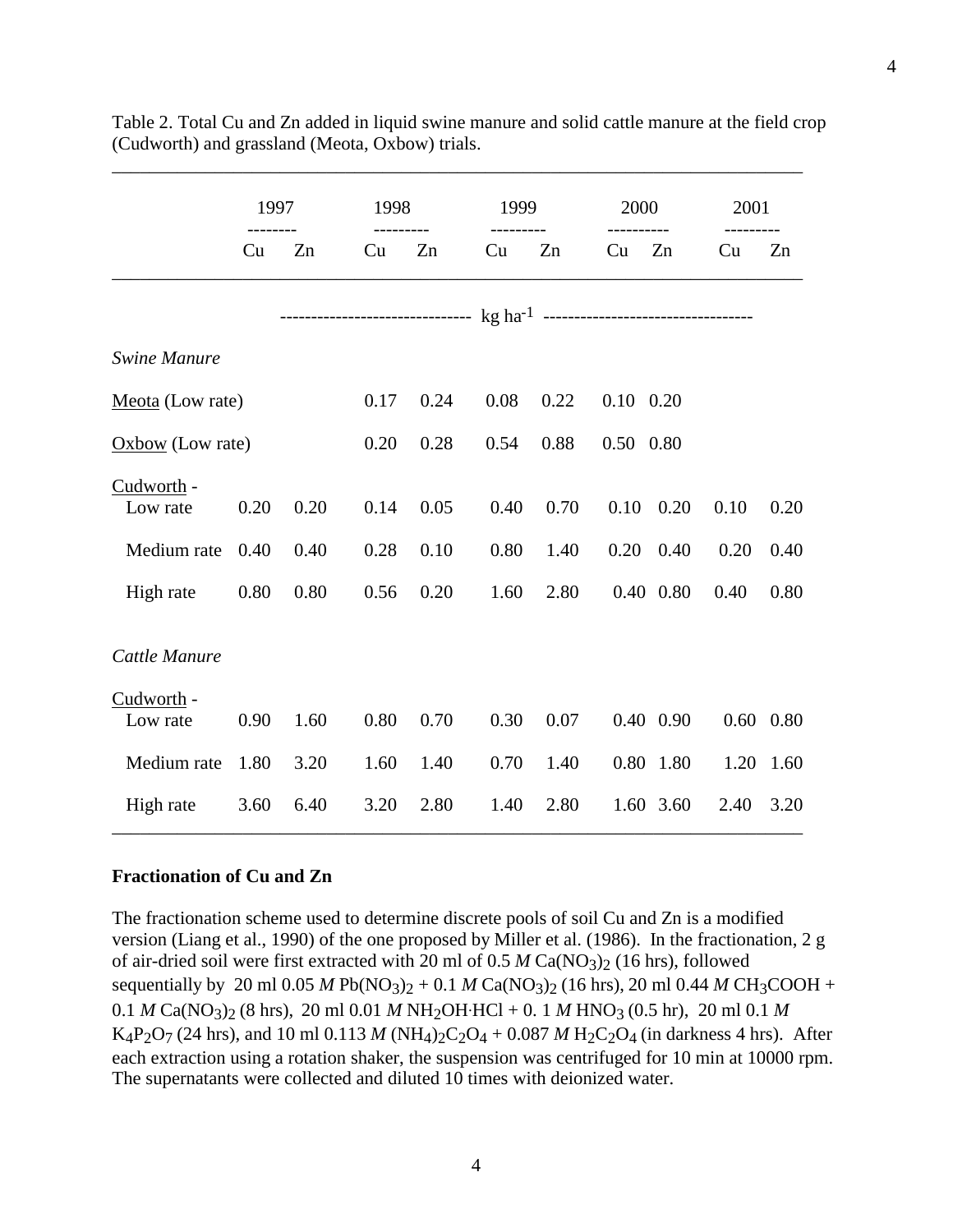The residue left behind after the above extractions was washed twice, dried in a forced-air oven at  $60^{\circ}$ C for 24 hrs, and ground to pass a 150  $\mu$ m sieve. A 0.5 g subsample was placed in a Teflon beaker containing enough deionized water to cover the bottom. Aqua Regia HF-HNO3 and HCl digestion method was used to determine the residual Cu and Zn (Shuman, 1979).

 Unless otherwise noted above, all extraction procedures were conducted at room temperature. Samples were washed twice between extractions with  $0.025 M Ca(NO<sub>3</sub>)<sub>2</sub>$  to remove occluded solutions. After centrifugation, Cu and Zn in the supernatant from each of the above extractions was determined by atomic absorption spectrometry.

 The first extraction fraction (Ex-) represents water soluble and exchangeable fractions of Cu and Zn in soil. The fraction extracted by  $Pb(NO_3)$  (Pb-) are adsorbed Cu and Zn forms that can be displaced by Pb salt solution. The fraction extracted by CH<sub>3</sub>COOH (Aci-) are mainly metals held on soil surfaces by covalent type bonding, termed "inner sphere" complexed metals (Sposito, 1984). The fractions extracted by NH<sub>2</sub>OH·HCl,  $K_4P_2O_7$ , and  $(NH_4)_2C_2O_4$  are the structural (occluded) forms bound by Mn oxide (MnO-), organically (OM-) and by Fe and Al oxides (FeO-), respectively. The residual Cu and Zn (Res-) represent the metals strongly held within silicate mineral structures, which may be a substantial portion of the total Cu and Zn in soils.

## **Statistical Analyses**

 Differences in metal fractions among components were examined statistically based on the least significant difference (LSD) using standard analysis of variance techniques and multiple comparison via the Walter-Duncan k-ratio procedure. Computations were performed by the GLM procedure (SAS 1985).

#### **RESULTS AND DISCUSSION**

#### **Forms of Cu and Zn**

With the procedure we used, Cu and Zn in manure-amended soils were divided into 7 fractions to represent four categories. One is the exchangeable form (Ex-) that was extracted by Ca reagent

Table 3. Distribution of Cu fractions in a Cudworth soil after 5 years of annual manure applications.

\_\_\_\_\_\_\_\_\_\_\_\_\_\_\_\_\_\_\_\_\_\_\_\_\_\_\_\_\_\_\_\_\_\_\_\_\_\_\_\_\_\_\_\_\_\_\_\_\_\_\_\_\_\_\_\_\_\_\_\_\_\_\_\_\_\_\_\_\_\_

Treatment MnO- OM- FeO- Res- Total Z DTPA ------------------------------ mg Cu kg-1 soil ------------------------------ \_\_\_\_\_\_\_\_\_\_\_\_\_\_\_\_\_\_\_\_\_\_\_\_\_\_\_\_\_\_\_\_\_\_\_\_\_\_\_\_\_\_\_\_\_\_\_\_\_\_\_\_\_\_\_\_\_\_\_\_\_\_\_\_\_\_\_\_\_\_

*Swine manure*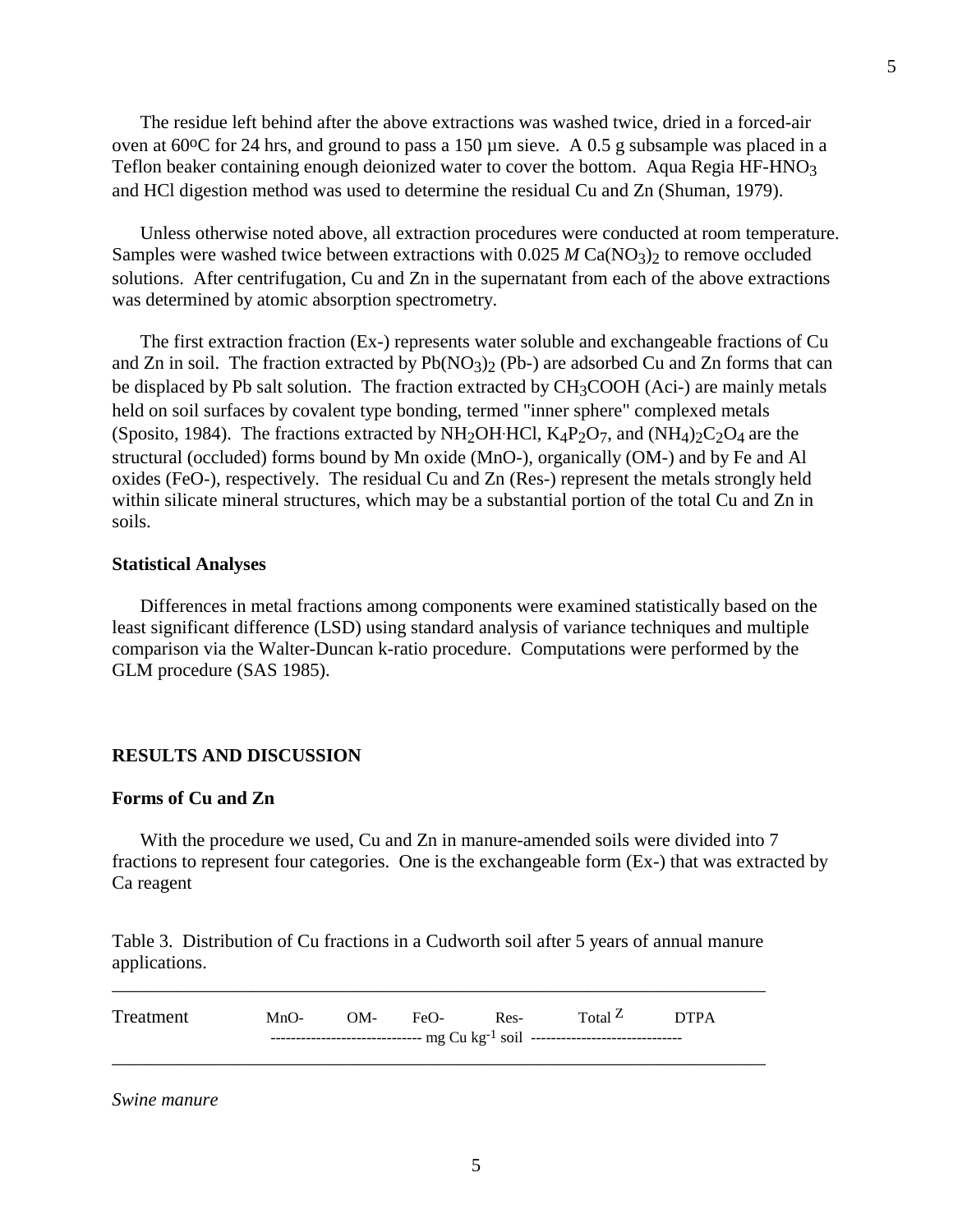| Control             | 1.14      | 5.10      | 3.31   | 11.7      | 18.1      | 0.84      |
|---------------------|-----------|-----------|--------|-----------|-----------|-----------|
| SM <sup>y</sup> low | 1.26      | 5.19      | 2.91   | 12.3      | 19.3      | 0.83      |
| SM medium           | 1.34      | 5.51      | 3.38   | 12.1      | 19.3      | 1.01      |
| SM high             | 1.76      | 5.79      | 3.94   | 13.2      | 20.3      | 1.36      |
| Urea low            | 1.17      | 4.87      | 2.96   | 11.6      | 18.3      | 0.82      |
| Urea medium         | 1.16      | 5.10      | 2.99   | 11.5      | 18.0      | 0.82      |
| Urea high           | 1.21      | 5.40      | 3.21   | 12.0      | 19.2      | 0.97      |
| LSD 0.05            | 0.30      | 0.86      | 0.66   | 0.88      | 1.31      | 0.25      |
| Pr. > F             | 0.01      | <b>NS</b> | 0.05   | < 0.05    | < 0.05    | < 0.01    |
| Cattle manure       |           |           |        |           |           |           |
| Control             | 1.34      | 5.37      | 2.95   | 11.8      | 20.2      | 0.91      |
| CM <sup>x</sup> low | 1.24      | 5.85      | 3.41   | 12.4      | 21.7      | 0.89      |
| CM medium           | 1.20      | 7.02      | 3.86   | 11.8      | 21.6      | 0.95      |
| CM high             | 1.22      | 6.72      | 4.09   | 11.9      | 21.0      | 1.00      |
| Urea low            | 1.12      | 6.21      | 3.85   | 11.9      | 20.8      | 0.83      |
| Urea medium         | 1.03      | 6.35      | 3.58   | 11.7      | 20.6      | 0.83      |
| Urea high           | 1.13      | 5.97      | 3.80   | 11.6      | 21.2      | 1.01      |
| $LSD$ 0.05          | 0.22      | 0.85      | 0.66   | 1.2       | 1.9       | 0.24      |
| Pr. > F             | <b>NS</b> | 0.01      | < 0.05 | <b>NS</b> | <b>NS</b> | <b>NS</b> |

 $Z =$  total Cu determined by acid digestion;  $YSM =$  Swine manure;  $XCM =$  Cattle manure

and may be considered a labile fraction. The second is the adsorbed component of Cu and Zn that was extracted by Pb reagent (Pb-), representing more loosely sorbed forms along with the acidic reagent (Aci-) for more strongly adsorbed forms and together may be considered moderately labile. The third category represents structural metal forms that include those occluded (bound) by hydrous oxides of Mn (MnO-) and organic matter (OM-) as well as hydrous oxides of Fe (Fe-) extracted by a weak reducing agent (NH<sub>2</sub>OH·HCl), oxidant ( $K_4P_2O_7$ ) and oxalate reagent, respectively. Metals in the third category are moderately labile to stable. The last category are the metals that are held within silicate mineral structures, termed "residual," and extracted by HF-based acid digestion (Miller et al. 1986). The Cu and Zn in the last category are very recalcitrant and stable, being of very low bioavailability.

|                      |  |  | Table 4. Distribution of Cu fractions in two grassland soils after 3 years of annual swine |
|----------------------|--|--|--------------------------------------------------------------------------------------------|
| manure applications. |  |  |                                                                                            |
|                      |  |  |                                                                                            |

| Treatment                  | $MnO-$<br>OM- |              | $FeO-$       | Res-         | Total $Z$    | <b>DTPA</b>  |  |
|----------------------------|---------------|--------------|--------------|--------------|--------------|--------------|--|
| Meota<br>Control<br>Manure | 0.91<br>0.75  | 4.12<br>4.26 | 1.60<br>1.71 | 7.67<br>7.73 | 12.6<br>13.6 | 0.73<br>0.73 |  |
| Oxbow                      |               |              |              |              |              |              |  |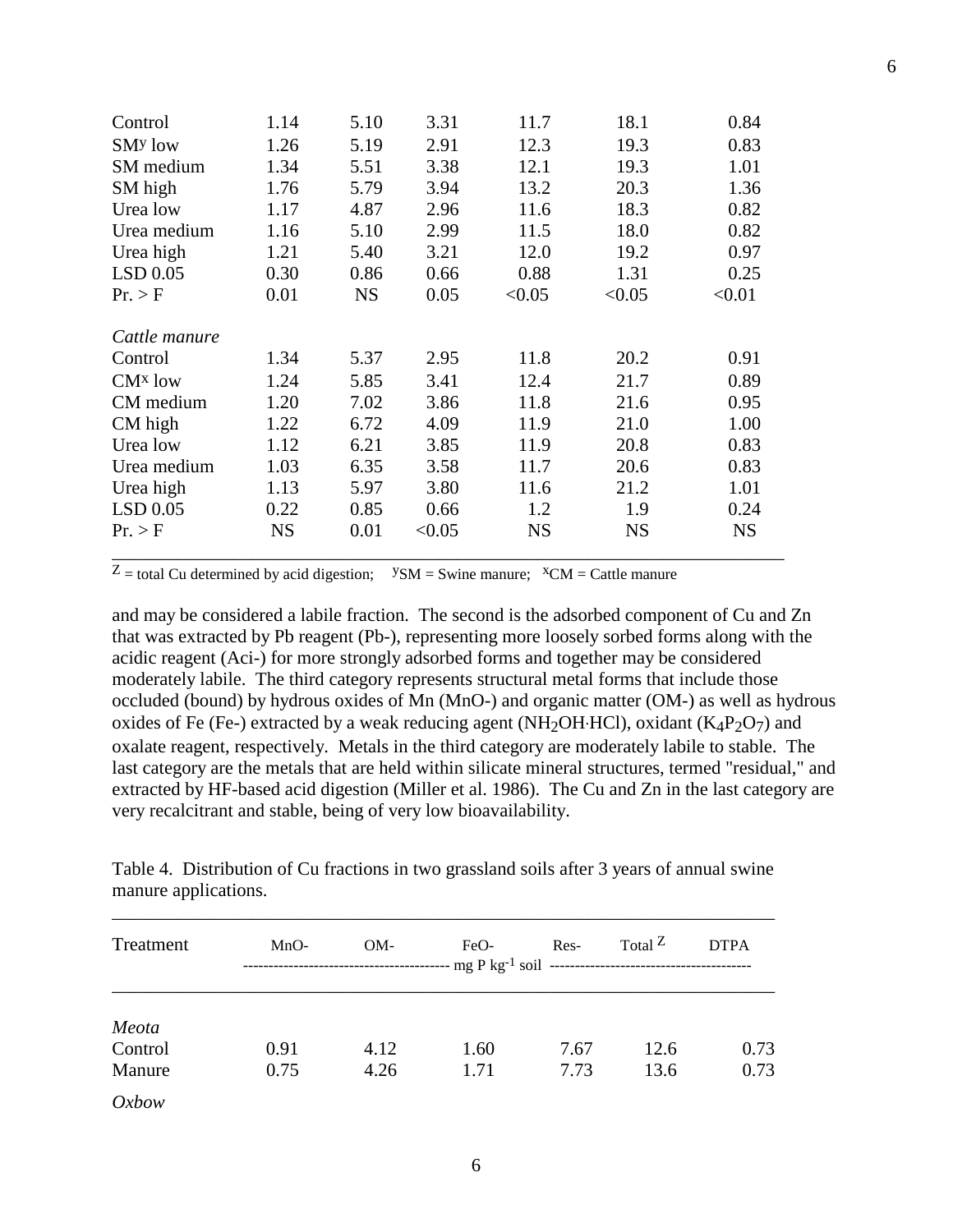| Control<br>Manure                         | 0.65<br>0.82                     | 4.51<br>4.64                        | 2.95<br>3.32                  | 7.63<br>7.51                        | 13.9<br>15.4                | 0.77<br>1.21                        |
|-------------------------------------------|----------------------------------|-------------------------------------|-------------------------------|-------------------------------------|-----------------------------|-------------------------------------|
| $LSD$ 0.05                                | 0.24                             | 0.53                                | 0.37                          | 0.84                                | 0.78                        | 0.87                                |
| Pr. > F<br>Loc<br><b>Trt</b><br>$Loc*Trt$ | <b>NS</b><br><b>NS</b><br>< 0.10 | <b>NS</b><br><b>NS</b><br><b>NS</b> | < 0.01<br>< 0.10<br><b>NS</b> | <b>NS</b><br><b>NS</b><br><b>NS</b> | 0.05<br>< 0.01<br><b>NS</b> | <b>NS</b><br><b>NS</b><br><b>NS</b> |

 $Z$  = total Cu determined by acid digestion.

 In our study, the Cu in Ex-, Pb- and Aci- forms in all the treatments of all the soils tested was lower than the level that could be accurately detected. The percentages of total Cu in the MnO-, OM-, FeO-, and Res.- forms are 4.5 - 7.1%, 23.4 - 29.4%, 13.4 - 17.1% and 49.3 - 56.8% in field crop trial soils tested and 4.1 - 6.4%, 28.5 - 29.5%, 11.2 - 20.4%, and 46.0 - 53.6% in grassland trial soils tested, respectively (Tables 3 and 4). Zinc in the exchangeable fraction was also lower than the level that could be accurately detected. However, there was 1.2-2.7% of total Zn measured in the Pb-displaced form and 0.6 - 1.1% in the Aci- fraction of the field crop trial soils, and 2.5 - 3.9% in Pb- form and 1.7 - 2.8% in Aci-form measured in grassland trial soils. The percentage of total Zn in the MnO-, OM-, FeO-, and Res.- forms is 4.0 - 6.1%, 2.4 - 2.9%, 2.9 - 3.8%, and 83 - 88% in field crop trial soils, and 9.6 - 11.4%, 2.6 - 3.1%, 1.9 - 2.4% and 76.7 - 80.8% in grassland trial soils (Tables 5 and 6). It is not surprising that the highest percentage of Cu and Zn is found in the residual fraction associated with primary silicate minerals,

| Treatment           | $Pb-$  | Aci-   | $MnO-$    | OM-<br>----------------------------------- mg Zn kg <sup>-1</sup> soil ---------------------------------- | Res-<br>$FeO-$ | Total $Z$ | <b>DTPA</b> |        |
|---------------------|--------|--------|-----------|-----------------------------------------------------------------------------------------------------------|----------------|-----------|-------------|--------|
| Swine manure        |        |        |           |                                                                                                           |                |           |             |        |
| Control             | 0.88   | 0.63   | 3.28      | 1.82                                                                                                      | 2.45           | 66.8      | 68.4        | 0.75   |
| SM <sup>y</sup> low | 1.36   | 0.57   | 3.03      | 1.93                                                                                                      | 2.46           | 67.2      | 75.7        | 1.08   |
| SM medium           | 1.44   | 0.62   | 3.37      | 1.97                                                                                                      | 2.55           | 64.8      | 73.1        | 1.28   |
| SM high             | 1.87   | 0.96   | 3.51      | 2.14                                                                                                      | 2.75           | 64.5      | 74.1        | 2.06   |
| Urea low            | 0.88   | 0.49   | 2.77      | 1.88                                                                                                      | 2.69           | 60.5      | 72.1        | 0.78   |
| Urea medium         | 0.91   | 0.51   | 3.23      | 1.84                                                                                                      | 2.65           | 65.9      | 67.9        | 0.80   |
| Urea high           | 1.08   | 0.53   | 3.36      | 2.05                                                                                                      | 2.76           | 12.0      | 74.9        | 0.93   |
| $LSD$ 0.05          | 0.52   | 0.17   | 0.68      | 0.32                                                                                                      | 0.42           | 7.8       | 8.2         | 0.32   |
| Pr. > F             | < 0.01 | < 0.01 | <b>NS</b> | <b>NS</b>                                                                                                 | <b>NS</b>      | <b>NS</b> | NS          | < 0.01 |
| Cattle manure       |        |        |           |                                                                                                           |                |           |             |        |
| Control             | 1.10   | 0.50   | 3.76      | 2.06                                                                                                      | 2.27           | 68.9      | 74.9        | 1.10   |

Table 5. Distribution of Zn fractions in a Cudworth soil after 5 years of annual manure applications.

\_\_\_\_\_\_\_\_\_\_\_\_\_\_\_\_\_\_\_\_\_\_\_\_\_\_\_\_\_\_\_\_\_\_\_\_\_\_\_\_\_\_\_\_\_\_\_\_\_\_\_\_\_\_\_\_\_\_\_\_\_\_\_\_\_\_\_\_\_\_\_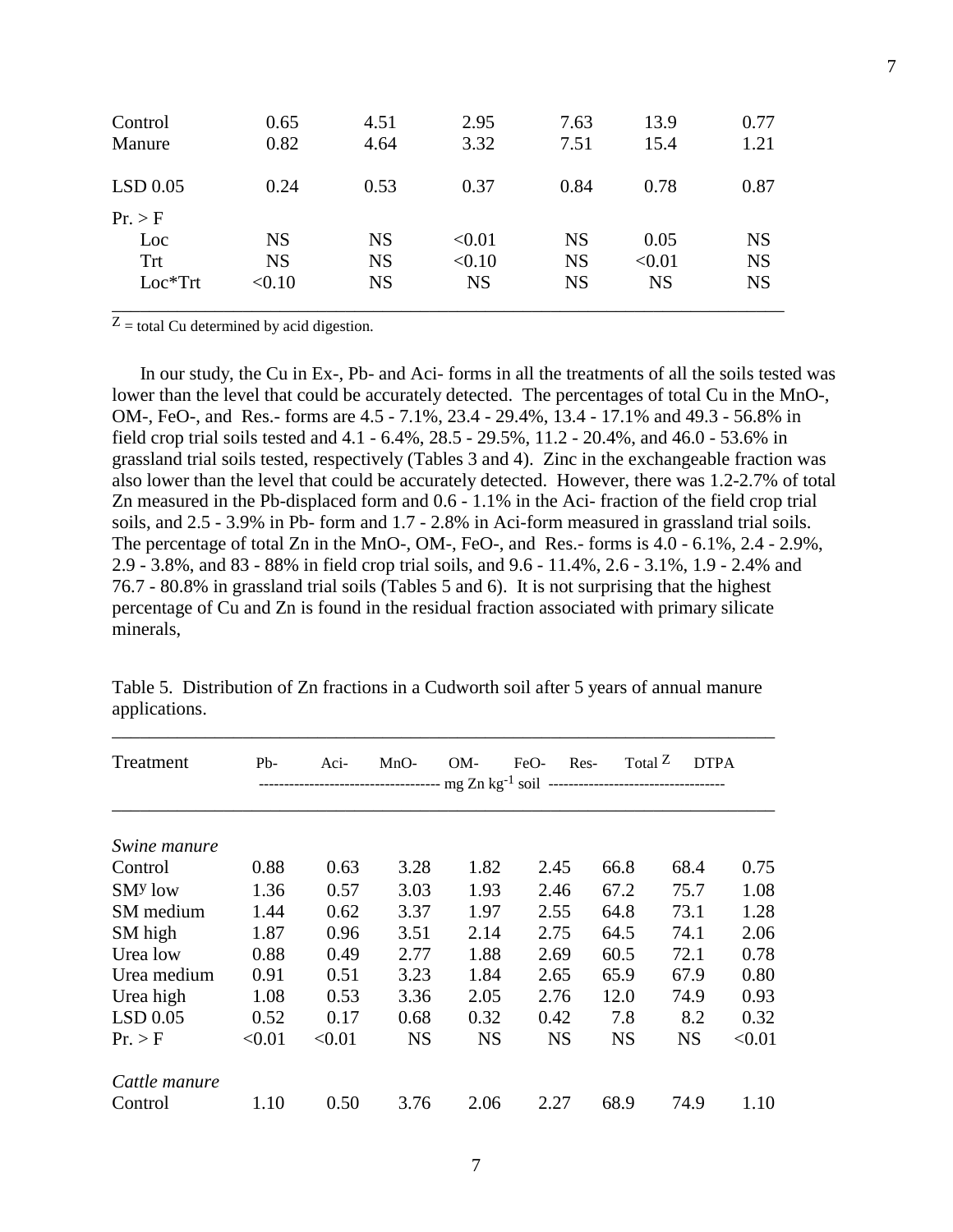| $CMx$ low   | 1.58 | 0.64   | 3.66      | 2.20      | 2.39 | 69.7      | 80.2      | 1.31      |
|-------------|------|--------|-----------|-----------|------|-----------|-----------|-----------|
| CM medium   | 2.08 | 0.85   | 4.24      | 2.28      | 2.55 | 67.4      | 79.3      | 1.89      |
| CM high     | 2.10 | 0.80   | 4.15      | 2.04      | 2.61 | 68.1      | 77.5      | 1.90      |
| Urea low    | 1.30 | 0.79   | 4.62      | 2.15      | 2.89 | 62.4      | 70.3      | 1.35      |
| Urea medium | 1.04 | 0.60   | 3.49      | 2.04      | 2.61 | 66.2      | 72.1      | 1.10      |
| Urea high   | 1.31 | 0.70   | 4.01      | 1.98      | 2.41 | 68.8      | 75.4      | 1.38      |
| $LSD$ 0.05  | 0.68 | 0.20   | 1.12      | 0.46      | 0.30 | 7.9       | 11.7      | 0.76      |
| Pr. > F     | 0.01 | < 0.05 | <b>NS</b> | <b>NS</b> | 0.01 | <b>NS</b> | <b>NS</b> | <b>NS</b> |
|             |      |        |           |           |      |           |           |           |

 $Z$  = total Zn determined by acid digestion;  $YSM$  = Swine manure;  $^XCM$  = Cattle manure;

as soils of the Canadian Prairies are rich in silicate clays and relatively unweathered. A high proportion of Cu was found to be associated with OM- (Tables 3 and 4), which is anticipated given the relatively high organic matter content of Black Chernozemic soils. Other studies have reported that Cu in the manure itself is also strongly associated with the organic matter fraction (Mullins et al., 1982; Payne et al., 1988; Canet et al., 1997).

| Treatment  | $Pb-$     | Aci       | $MnO-$ | $OM-$     | Res-<br>FeO- |           | Total <sup>Z</sup> DTPA |           |        |
|------------|-----------|-----------|--------|-----------|--------------|-----------|-------------------------|-----------|--------|
| Meota      |           |           |        |           |              |           |                         |           |        |
| Control    | 2.31      | 1.15      | 6.97   | 1.80      | 1.64         | 54.4      | 62.5                    | 1.59      |        |
| Manure     | 2.92      | 1.94      | 7.04   | 2.00      | 1.62         | 54.4      | 67.0                    | 2.83      |        |
| Oxbow      |           |           |        |           |              |           |                         |           |        |
| Control    | 2.03      | 2.03      | 7.71   | 2.17      | 1.49         | 64.9      | 71.6                    | 1.85      |        |
| Manure     | 3.15      | 2.05      | 9.11   | 2.45      | 1.83         | 61.3      | 75.2                    | 2.92      |        |
| $LSD$ 0.05 | 0.70      | 0.57      | 0.62   | 0.57      | 0.35         | 4.70      | 5.53                    | 0.84      |        |
| Pr. > F    |           |           |        |           |              |           |                         |           |        |
| Loc        | <b>NS</b> | <b>NS</b> | < 0.01 | <b>NS</b> | <b>NS</b>    | < 0.01    | < 0.01                  | <b>NS</b> |        |
| Trt        | < 0.01    | 0.05      | < 0.01 | <b>NS</b> | <b>NS</b>    | <b>NS</b> |                         | < 0.05    | < 0.01 |
| $Loc*Trt$  | <b>NS</b> | < 0.10    | < 0.01 | <b>NS</b> | <b>NS</b>    | <b>NS</b> | <b>NS</b>               | <b>NS</b> |        |

Table 6. Distribution of Zn fractions in two grassland soils after 3 years of annual swine manure applications.

\_\_\_\_\_\_\_\_\_\_\_\_\_\_\_\_\_\_\_\_\_\_\_\_\_\_\_\_\_\_\_\_\_\_\_\_\_\_\_\_\_\_\_\_\_\_\_\_\_\_\_\_\_\_\_\_\_\_\_\_\_\_\_\_\_\_\_\_\_\_\_

 $Z$  = total Zn determined by acid digestion.

## **Effect of Manure and Urea on Total Cu and Zn in Soil**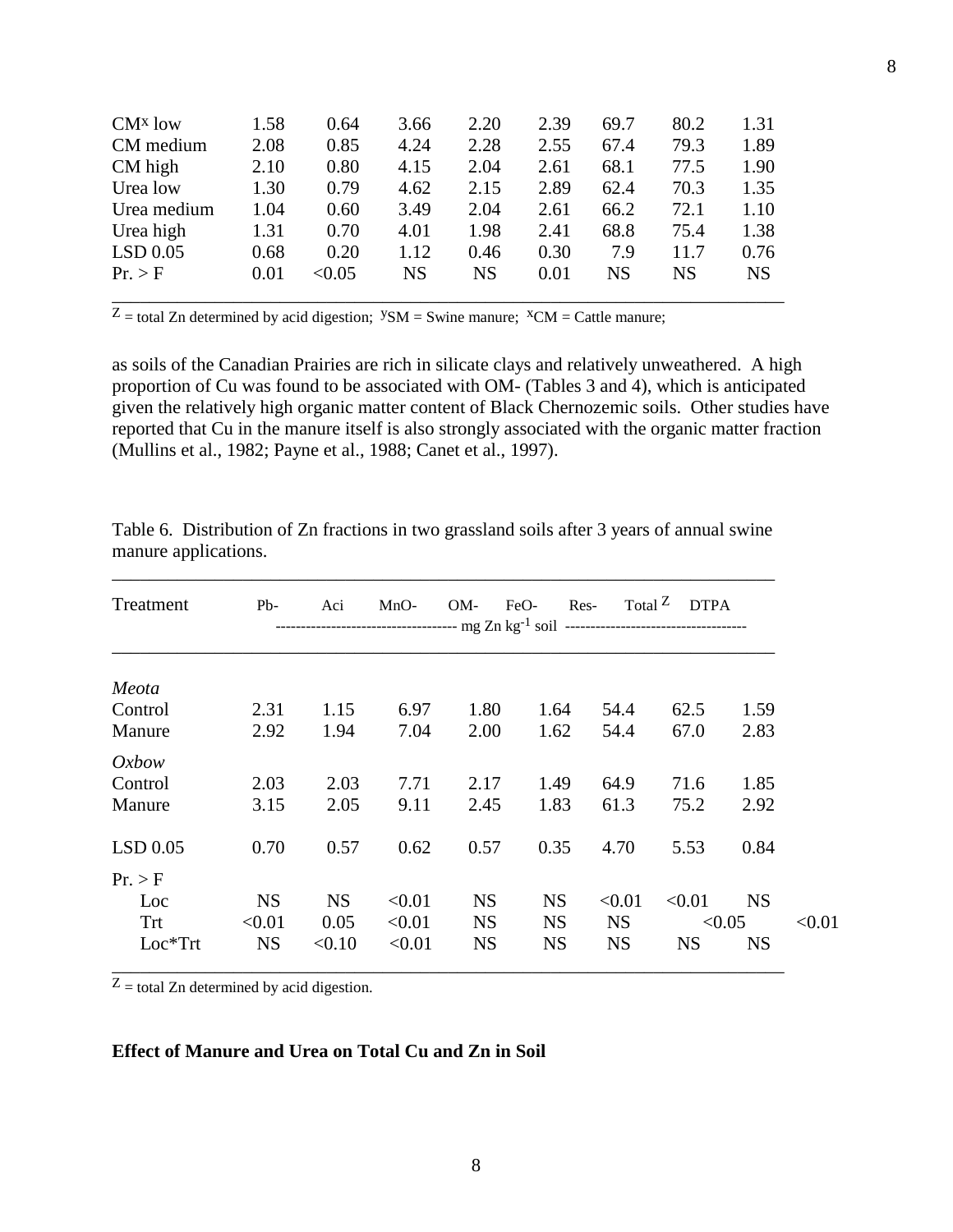Soil total Cu and Zn were not significantly increased by the addition of swine and cattle manure (Tables 3, 4, 5 and 6), but were significantly different among soils (Tables 4 and 6). The reason for lack of significant differences in total Cu and Zn as related to manure amendment may be because of the relatively low amounts of Cu and Zn added over the years of manure application (Table 2) such that, even at high rates of manure application, there was not enough to cause a significant build up. Similar results were reported by Canet et al. (1997) who found that there was no significant increase in total soil Cu and Zn after repeated use of sheep manure for 7 years in Spain. Significant increases in metal contents in soils amended with sewage sludge and municipal solid waste compost was observed, but not in the manure treatment due to low content of metals in the manure (Canet et al., 1997).

#### **Effect of Manure and Urea on Cu and Zn Fractions in Soil**

 Copper and zinc fractions responded differently to the addition of manure and urea in the field crop trial soils (Tables 3 and 5). The inability to distinguish the exchangeable (Ex-) Cu and Zn in all the treatments in both cropland and grassland soils tested reflects the limited importance of this fraction in Canadian prairie soil (Liang et al, 1990 and 1991) and showed that manure additions did not lead to the accumulation of exchangeable Cu and Zn, and of Cu in the adsorbed fractions (Pb-replaceable and acid reagent-extractable fractions).

 The structural fractions also showed little change after 3 - 5 years of annual cattle or swine manure application in either cropland or grassland soils compared to urea fertilizer treatment and/or the unfertilized control. There is a trend of increased Mn-oxide associated Cu in swine manure treatments, and the highest rate of swine manure had significantly higher MnOextractable Cu than the other treatments. A similar trend was observed in DTPA-extractable Cu in which the highest level of swine manure addition led to a small but significant increase in DTPA-Cu in the field crop land. Although MnO-Cu may be considered to be structural forms of Cu, this form is the least stable form among the all the fractions in this category and is likely extracted by DTPA. There is a strong correlation between MnO-Cu and DTPA-Cu ( $R^2 = 0.92$ ) for swine manure treatments. There were no significant increases in MnO-Cu and DTPA-Cu after application of swine manure in the grassland trial soils, which can be attributed to the low rate of manure application and only three years of application.

 Moderately labile Zn (both Pb- and Aci- adsorbed forms) were detected and results showed significant increases in this fraction in swine and cattle manure treatments in the field crop trial soils, especially for the medium and high rates applied. In the grassland trial soils an increase of moderately labile Zn was less than in the field crop trials, probably due to low application rate and only three years application of swine manure. Results showed that zinc in the Pb- fraction was significantly increased only in Meota soil and Aci-fraction only in Oxbow soil (Tables 4 and 6). A small but significant increase of DTPA-Zn was also observed in both the field crop and grassland soils. Stable Zn fractions (MnO-, OM-, FeO- and residual) and Cu fractions (OM-, FeO- and residual-) were not influenced by manure application, indicating a limited proportion of manure Zn and Cu was added or transferred to these fractions. These results suggest the stable fractions are not significant short-term storehouses of manure metals, and thus added metals reside in labile forms. Long-term manure additions have been reported to increase the Cu and Zn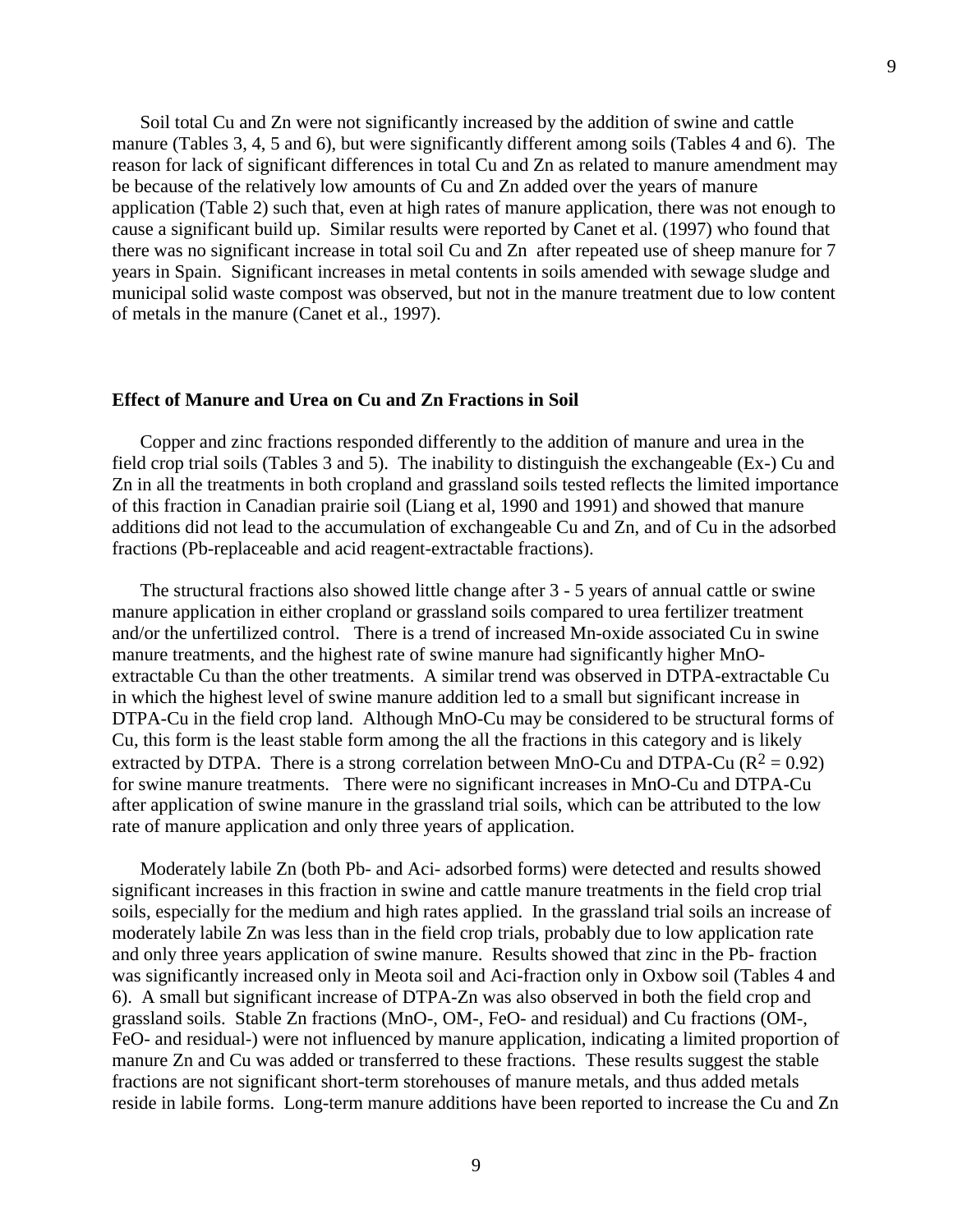forms in the labile and moderately labile fractions and also increased total Cu and Zn content (Han et al., 1999). Han et al. (1999) reported that Cu and Zn accumulation in poultry manureamended soils were significantly higher than non-amended soils, and suggested that the Cu and Zn in the long-term amended soil are potentially bioavailable and mobile. This could be because of an important cumulative effect of manure additions and a decrease in the soil metal adsorption as fixation sites become saturated. However, this was not the case in our study as after 5 years of repeated application of swine or cattle manure in field crop trials and 3 years in grassland trials, the increase in labile and moderately labile copper and zinc was small, in line with the low rates of addition of these metals as well as reflecting removal of the metals through crop or grass harvest.

#### **CONCLUSION**

 Annual application of liquid swine manure or solid cattle manure for 5 years in a field crop trial and 3 annual applications of swine manure in a grassland trial did not contribute to substantial increases in total Cu and Zn in Black Chernozem soils in east-central Saskatchewan. Some moderately labile Cu and Zn fractions, especially Zn, increased only when large amounts of swine manure and cattle manure were applied. In general, liquid swine manure had less effect on increasing labile Cu and Zn fractions than cattle manure. Given that the low and medium rate, 100 - 200 kg N ha-1 as manure per year is considered agronomically optimal in this region (Mooleki et al., 2002), concerns about Cu and Zn loading after three to five years of recommended application in these soils are limited.

#### **ACKNOWLEDGMENTS**

 The financial support of the Canada-Saskatchewan Agri-Food Innovation Fund and SaskPork is gratefully acknowledged.

### **REFERENCES**

Baker, D. E. and M. C. Amacher. 1982. Nickel, Copper, Zinc, and Cadmium. *In*: A. L. Page, R. H. Miller and D. R. Keeney (eds.). Methods of soil analysis. Part 2. Chemical and microbiological properties. Agronomy Monograph no. 9. Second edition. ASA-SSSA. Madison, WI, USA. p. 323-336.

Canet, R. F. Pomares and F. Tarazona. 1997. Chemical extractability and availability of heavy metals after seven years application of organic wastes to a citrus soil. Soil Use of Management 13: 117-121.

Eneji A. E., T. Honna and S. Yamanoto. 2001. Manuring effect on rice grain yield and extractable trace elements in soil. J. Plant Nutri. 24: 967-977.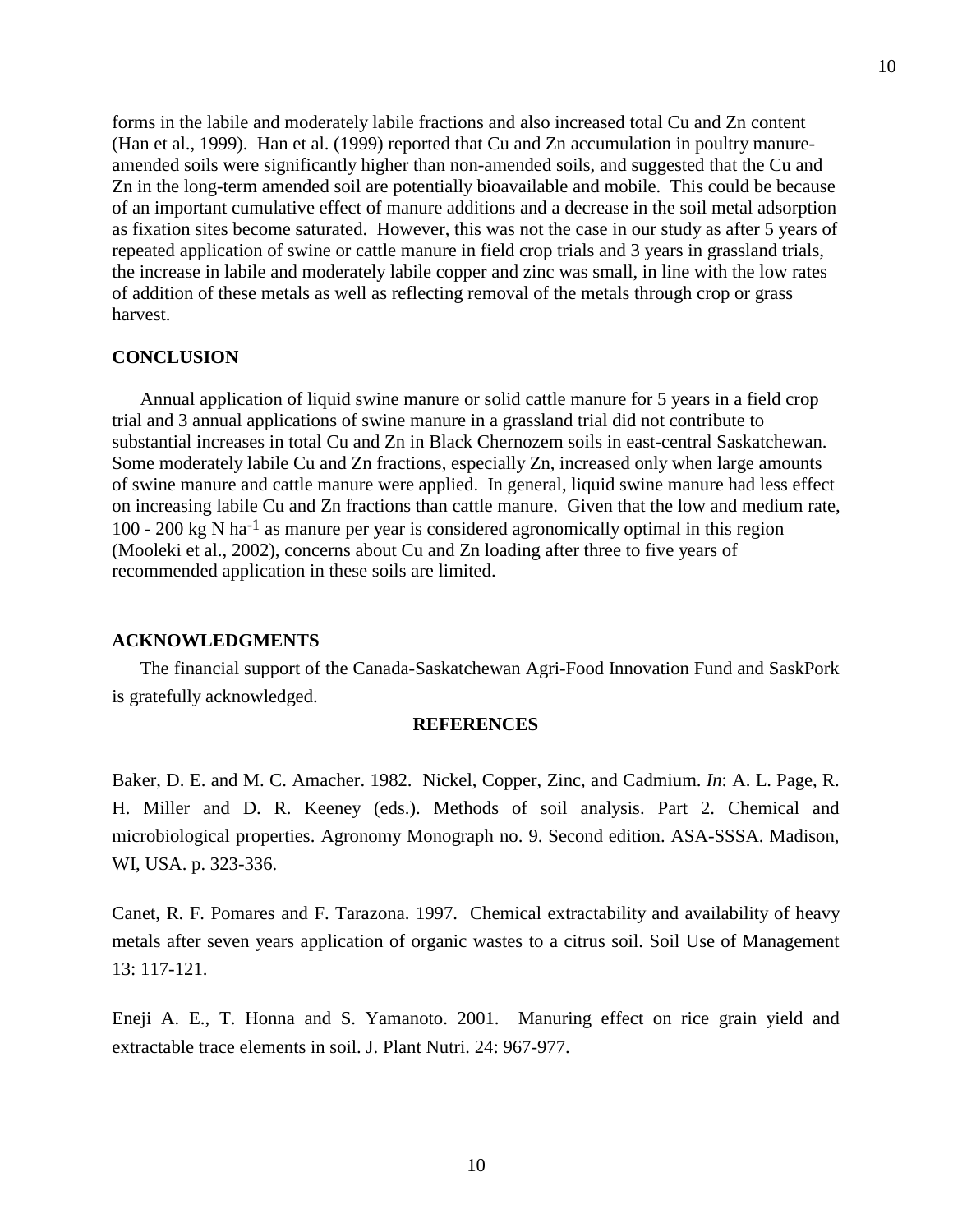Han, F. X., W. L. Kingery, H. M. Selim and P. D. Gerard. 1999. Accumulation of heavy metals in a long-term poultry waste-amended soil. Soil Sci. 165: 260-268.

11

Heckman, J. R., J. S. Angle and R. L. Channey. 1987. Residual effects of sewage sludge on soybean: I. Accumulation of heavy metal. J. Environ. Qual. 16(2): 13-117.

Jenne, E. A. and S. N. Luoma. 1977. Forms of trace elements in soils, sediments, and associated waters: An overview of their determination and biological availability. p. 110-143. In Biological implications of metals in the environment. Proc. Hanford Life Sci. Symp., 15th Richland, WA 29 Sep. - 1 Oct. 1975. Technical Information Center, Energy Research and Development Administration, Washington, DC.

Kingery, W. L., C. W. Wood, D. P. Delaney. J. C. Williams and G. L. Mullins. 1994. Impact of long-term land application of broiler litter on environmentally related soil properties. J. Environ. Qual. 23: 139-147.

LECO<sup>©</sup> Corporation. 1987. Instruction manual for CR-12 carbon system. St. Joseph, MI. USA. 59p.

Liang, J., J. W. B. Stewart, R. E. Karamanos. 1990. Distribution of zinc fractions in prairie soils. Can. J. Soil Sci. 70: 335-342.

Liang, J., J. W. B. Stewart, R. E. Karamanos. 1991. Distribution of plant availability of soil copper fractions in Saskatchewan. Can. J. Soil Sci. 71 89-99.

Miller, W. P., D. C. Martens, L. W. Zelazny, and E. T. Kornegay. 1986. Effects of sequence on extraction of trace metals from soils. Soil Sci. Soc. Am. J. 50: 598-601.

Mooleki, S. P., J. J. Schoenau, G. Hultgreen, G. Wen and J. L. Charles. 2002. Effect of rate, frequency and method of liquid manure application on soil nitrogen availability, crop performance and N use efficiency in east-central Saskatchewan. Can. J. Soil Sci. 82 (in print).

Mullins, C. L., D. C. Martens, W. P. Miller, E. T. Kornegay, and D. L. Hallock. 1982.. Copper availability, form and mobility in soils from three annual copper-enriched hog manure application. J. Environ. Qual. 11:316-320.